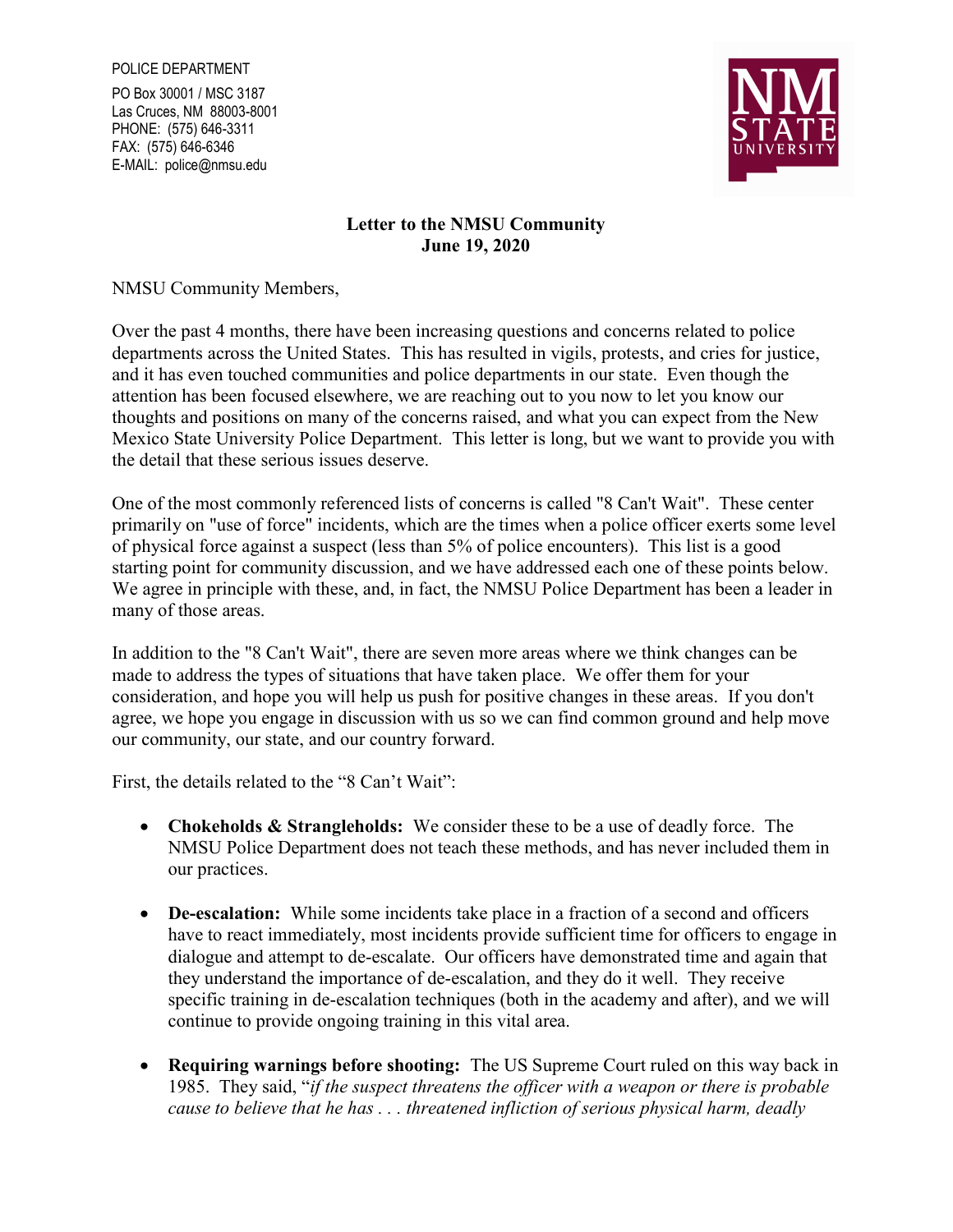force may be used if necessary . . . and if, where feasible, some warning has been given." We agree.

- Requires exhaust all alternatives before shooting: We agree on the concept. We suggest this goal be re-worded to something that better reflects both the underlying intent and the practicalities, such as, "Officers should only shoot a firearm in a situation involving an imminent deadly threat, and where alternatives are not practical."
- Duty to intervene: If a police officer observes another officer violating the rights of someone, they should have a duty to intervene. We already expect our officers to do so, and we support this being codified in statute so that it is not just an expectation, but a requirement under the law. At the same time, there should be legal protections for officers who intervene to ensure there is no possibility of retaliation.
- Ban shooting at moving vehicles: We agree that it is not appropriate to shoot at a moving vehicle, as long as there is an allowance to address situations like a killer who is using a vehicle as a weapon (such as intentionally driving through a crowd).
- Require a Use of Force Continuum: The NMSU Police Department has been using a force continuum to train our police officers (and security officers) since the early 1990s. Based on this, our training requires that the officer should react to the threat posed by the person, with behaviors grouped in only four categories so it is quick and easy to recall under stress. The first category is people who are *cooperative* (which is over 95% of people we encounter), and no force is ever justified in these circumstances. And since the last category is a *deadly incident* where the person is placing other people's lives in immediate danger, thus justifying lethal force, there are really only two categories for officers to remember. These are people who are *uncooperative*, and people who are unarmed but threatening or attacking. For uncooperative people, only low levels of force such as empty hands are appropriate. For people who are unarmed but threatening or attacking, higher levels of nonlethal force (like batons and TASERs) are appropriate. Our training also takes into consideration special circumstances. Just because the person's behavior fits a category, the level of force still might not be appropriate. For example, while a 5-year old may be kicking a teacher or police officer (an unarmed attack), use of a baton or TASER is absolutely not going to be reasonable.
- Require Comprehensive Reporting: Reporting promotes transparency regarding both police activity and misconduct. The NMSU Police Department is one of only a handful of agencies in New Mexico that has consistently and publicly reported our incidents since our agency was created in 1957. Although we support reporting, we urge legislators to enact privacy protections in any statutes related to this. For example: Public databases should not include personal information of people who have been contacted by an officer, but who have not been accused of, nor charged with, a crime. This ensures that people can't call police on someone they don't like just so they can later get access to that person's private identifying information. If more than aggregate data is needed, it could be accessed by demonstrating to a judge that the public need outweighs the privacy rights of the individual.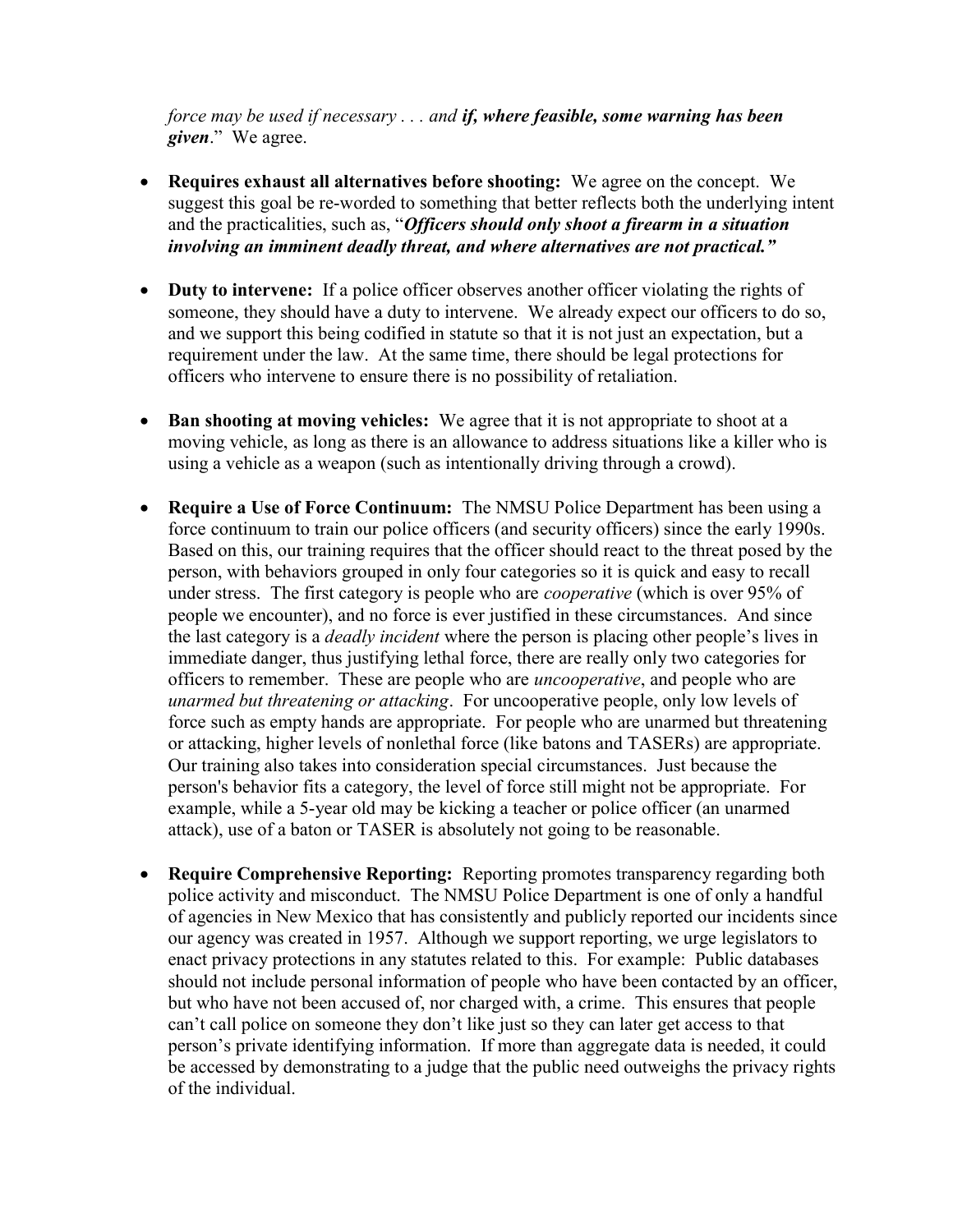The other issue related to comprehensive reporting is ensuring that police misconduct is not hidden. New Mexico has an administrative code that requires a police chief or sheriff to report serious misconduct to the NM Law Enforcement Academy Board, but not all states do. In addition, no penalties are currently levied if a chief or sheriff fails to do so. While the NMSU Police Department complies and does report misconduct to the NM Law Enforcement Academy Board, some agencies do not. This is an important area that should be addressed in state statute, and it should include clear penalties against a chief or sheriff who knowingly violates it.

There are areas beyond the "8 Can't Wait" that we think should also be considered or addressed in order to improve policing across our country:

- Community involvement in police officer hiring. The NMSU Police Department has involved members of our community in the oral interview panels we use to hire officers for several decades. We do this because it is critical that officers meet community standards. We believe citizen participation in hiring should be a routine practice for all police departments.
- Distinguish between police brutality and excessive force, and address them. Often, these terms are used interchangeably, but is important to understand the differences, as the approaches to preventing them are very different. Police brutality is when an officer uses force to torture or punish, often because of the officer's personal beliefs. This is an act of evil intent, and a person who would do it should never be a police officer. These people need to be screened out during a thorough selection processes, and flagged so other agencies can be forewarned.

On the other hand, excessive force is when some force was justified, but the officer used too much force, or continued the force for too long. In this case, the officer doesn't have evil intent, but likely either didn't have adequate training, or became emotionally involved in the incident. Here, better training can reduce this likelihood, and there are also policy solutions. One such policy is to have a non-involved officer assume custody of a suspect as soon as possible if any level of force has been used so the officer who used force can be separated and emotions can be calmed.

- Require a college education for police officers. There are many examples of great police officers who never took a single college course, and some who didn't even finish high school. However, benefits of officers having a college education have been known for over 50 years, since the 1967 President's Commission on Law Enforcement and the Administration of Justice. To date, the NMSU Police Department remains one of only a handful in the region to include a college education as one of the requirements to become a new police officer.
- Mandatory use of body cameras by field officers. The NMSU Police Department has been using video cameras in the field for well over a decade. While they don't always capture everything (due to problems like poor angles or batteries that die), the latest